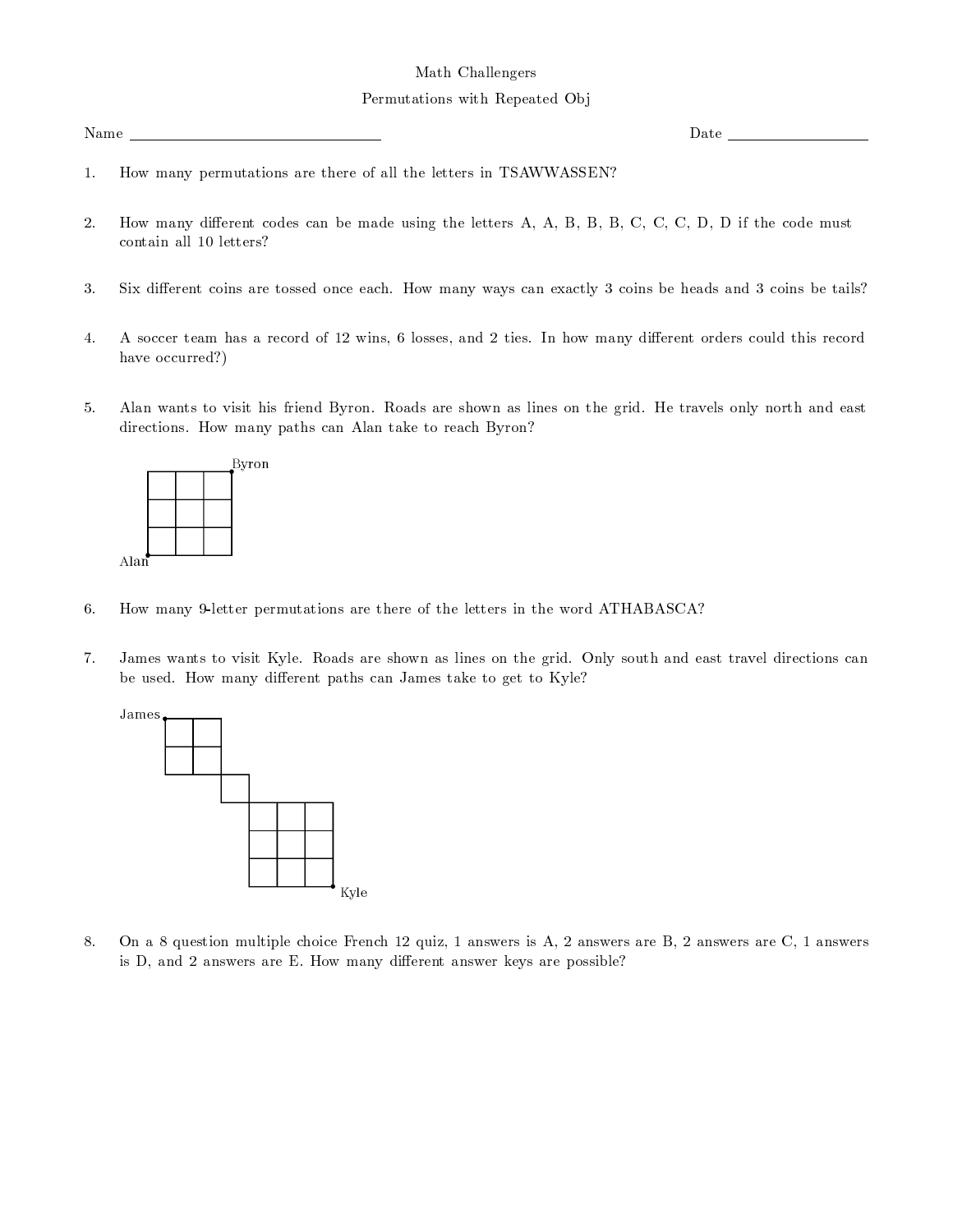9. Caitlin wants to visit Shannon. Streets are shown as lines on the grid. Only north and east travel directions can be used. How many different paths can Caitlin take to get to Shannon?



- 10. How many 7-letter permutations are there of the letters in the word MAMQUAM?
- 11. How many routes are there to get from A to B if we can only travel to the right or up along the segments shown?



- In a soccer game, the Mathletes defeated the Sci-fi's 6 to 3. The score progression is a chain of successive 12. goals made by either team such as M-M-S-M-M-S-S-M-M. In how many different ways could the final score have developed?
- 13. In a soccer game, the Mathletes defeated the Sci-fi's 6 to 3. If the score at half-time was 4 to 2, in how many different ways could the final score have developed?
- 14. In the playoffs for the stanley cup, the Canucks is playing in a seven game series vs the Avalanche. If the Canucks won the series in seven games, in how many ways could the series have progressed?
- 15. In the playoffs for the stanley cup, the Canucks is playing in a seven game series vs the Avalanche. If the Canucks won the series in five games, in how many ways could the series have progressed?
- 16. In the playoffs for the stanley cup, the Canucks is playing in a seven game series vs the Avalanche. If the Canucks won the series, in how many ways could the series have progressed?